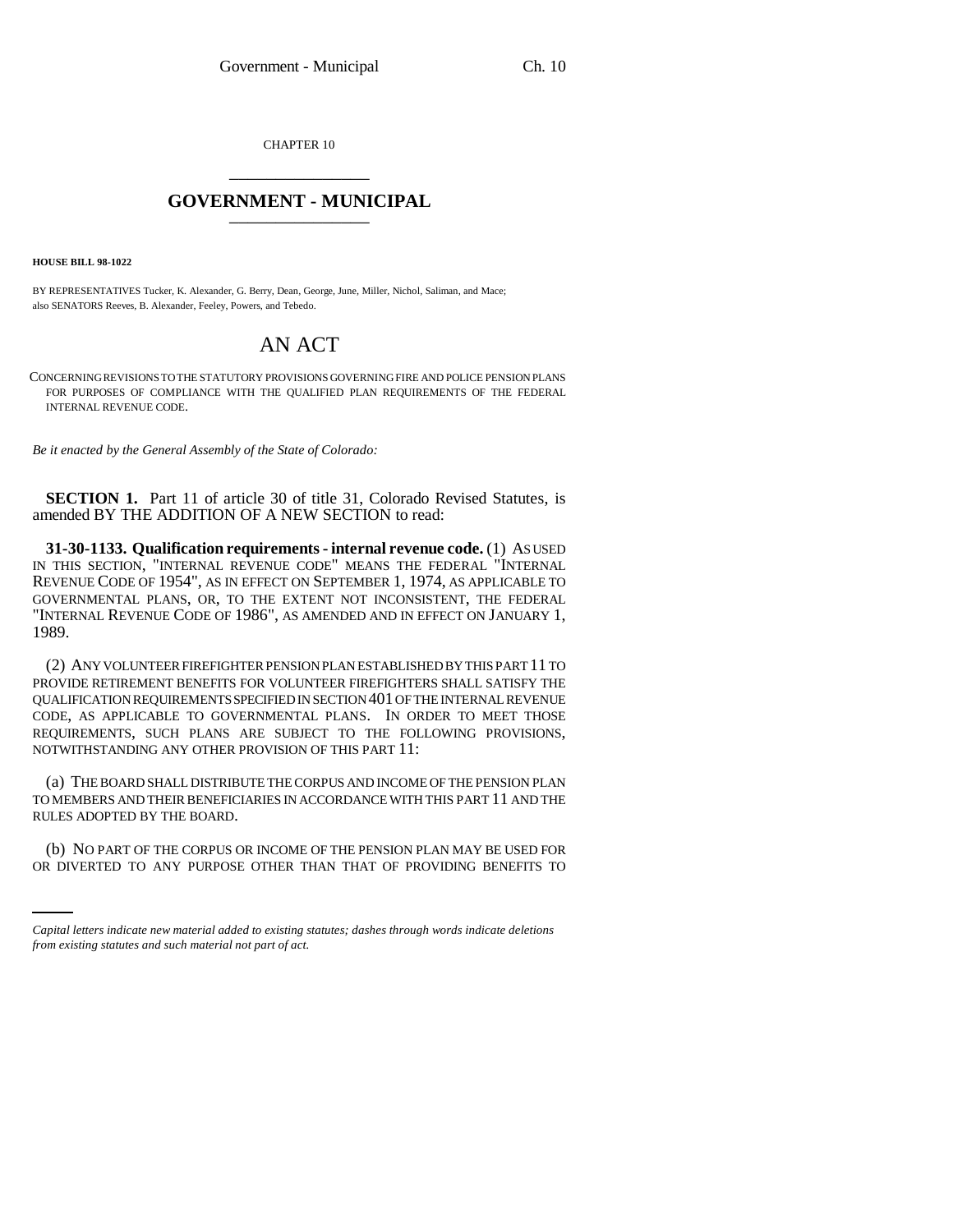PARTICIPANTS AND THEIR BENEFICIARIES AND DEFRAYING REASONABLE EXPENSES OF ADMINISTERING THE PENSION PLAN.

(c) FORFEITURES ARISING FROM SEVERANCE OF EMPLOYMENT, DEATH, OR ANY OTHER REASON MAY NOT BE APPLIED TO INCREASE THE BENEFITS ANY MEMBER WOULD OTHERWISE RECEIVE UNDER THIS PART 11.

(d) IF THE PENSION PLAN IS TERMINATED, OR IF ALL CONTRIBUTIONS TO THE PENSION PLAN ARE PERMANENTLY DISCONTINUED, THE RIGHTS OF EACH AFFECTED MEMBER TO THE BENEFITS ACCRUED AT THE DATE OF THE TERMINATION OR DISCONTINUANCE, TO THE EXTENT THEN FUNDED, ARE NONFORFEITABLE.

(e) UPON ATTAINING THE ELIGIBILITY REQUIREMENTS FOR A BENEFIT, A MEMBER SHALL BE FULLY VESTED IN THE BENEFITS SUCH MEMBER HAS ACCRUED.

(f) ALL BENEFITS PAID FROM THE PENSION PLAN SHALL BE DISTRIBUTED IN ACCORDANCE WITH THE REQUIREMENTS OF SECTION 401 (a) (9) OF THE INTERNAL REVENUE CODE AND THE REGULATIONS PROMULGATED UNDER THAT SECTION. IN ORDER TO MEET THOSE REQUIREMENTS, THE PENSION PLAN IS SUBJECT TO THE FOLLOWING PROVISIONS:

(I) THE LIFE EXPECTANCY OF A MEMBER, THE MEMBER'S SPOUSE, OR THE MEMBER'S BENEFICIARY SHALL NOT BE RECALCULATED AFTER THE INITIAL DETERMINATION OF THE AMOUNT OF BENEFITS THAT ARE PAYABLE.

(II) IF A MEMBER DIES BEFORE THE DISTRIBUTION OF THE MEMBER'S BENEFITS HAS BEGUN, DISTRIBUTIONS TO BENEFICIARIES MUST BEGIN NO LATER THAN DECEMBER 31 OF THE CALENDAR YEAR IMMEDIATELY FOLLOWING THE CALENDAR YEAR IN WHICH THE MEMBER DIED.

(III) THE AMOUNT OF AN ANNUITY PAID TO A MEMBER'S BENEFICIARY MAY NOT EXCEED THE MAXIMUM DETERMINED UNDER THE INCIDENTAL DEATH BENEFIT REQUIREMENT OF THE INTERNAL REVENUE CODE.

(g) BENEFITS PAID UNDER ANY PENSION PLAN MAY NOT EXCEED THE LIMITATIONS SPECIFIED BY SECTION 415 OF THE INTERNAL REVENUE CODE, INCLUDING THE SPECIAL RULE UNDER SECTION 415 (b) (10) OF THE INTERNAL REVENUE CODE.

(h) THE COMPENSATION TAKEN INTO ACCOUNT UNDER THIS PART 11 MAY NOT EXCEED THE APPLICABLE AMOUNT UNDER SECTION 401 (a) (17) OF THE INTERNAL REVENUE CODE.

(i) ANY DISTRIBUTEE WHO IS ENTITLED TO AN ELIGIBLE ROLLOVER DISTRIBUTION, AS DEFINED IN SECTION 402 (c) (4) OF THE INTERNAL REVENUE CODE, FROM THE STATEWIDE PENSION PLAN ON AND AFTER JANUARY 1, 1993, MAY ELECT TO HAVE THE PORTION OF SUCH DISTRIBUTION THAT WOULD OTHERWISE BE INCLUDED IN THE GROSS INCOME OF THE DISTRIBUTEE FOR FEDERAL INCOME TAX PURPOSES TRANSFERRED DIRECTLY TO AN ELIGIBLE RETIREMENT PLAN, AS DEFINED IN SECTION  $402$  (c) (8) (B) OF THE INTERNAL REVENUE CODE, DESIGNATED BY THE DISTRIBUTEE.

**SECTION 2.** 31-30.5-212 (8), Colorado Revised Statutes, is amended, and the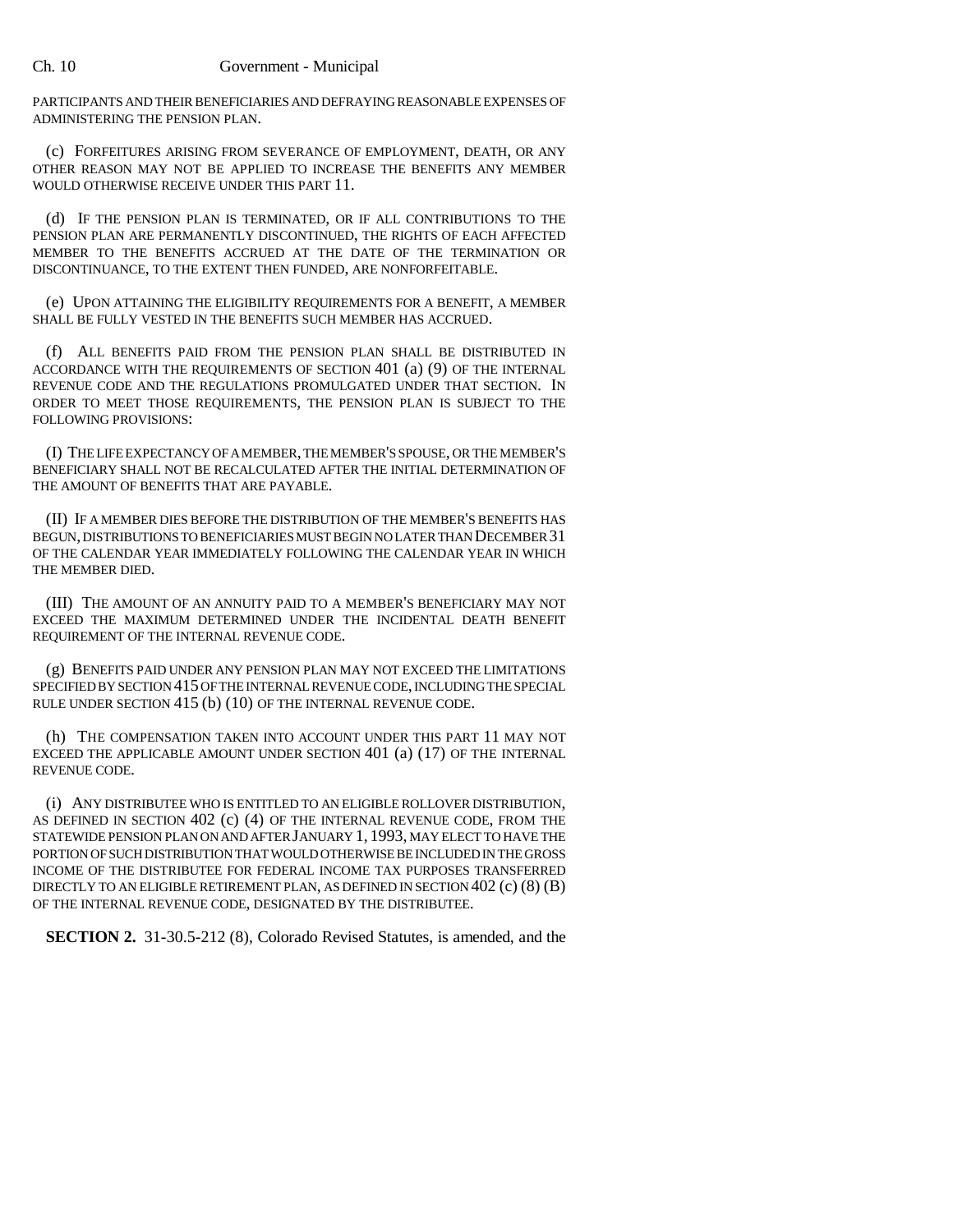said 31-30.5-212 is further amended BY THE ADDITION OF THE FOLLOWING NEW SUBSECTIONS, to read:

**31-30.5-212. Qualification requirements - internal revenue code.** (8) Any distributee who is entitled to an eligible rollover distribution, as defined in section 402 (c) (4) of the internal revenue code, from the pension fund on or after January 1, 1993, may elect to have the portion of such distribution that would otherwise be included in the gross income of the distributee for federal income tax purposes transferred directly to an eligible retirement plan, as defined in section  $402(a)(5)$  (E)  $(iv)$  SECTION 402 (c) (8) (B) of the internal revenue code, designated by the distributee.

(9) ALL BENEFITS PAID FROM AN OLD HIRE PENSION FUND SHALL BE DISTRIBUTED IN ACCORDANCE WITH THE REQUIREMENTS OF SECTION 401 (a) (9) OF THE INTERNAL REVENUE CODE AND THE REGULATIONS PROMULGATED UNDER THAT SECTION. IN ORDER TO MEET THOSE REQUIREMENTS, AN OLD HIRE PENSION FUND IS SUBJECT TO THE FOLLOWING PROVISIONS:

(a) THE LIFE EXPECTANCY OF AN OLD HIRE MEMBER, THE MEMBER'S SPOUSE, OR THE MEMBER'S BENEFICIARY SHALL NOT BE RECALCULATED AFTER THE INITIAL DETERMINATION OF THE AMOUNT OF BENEFITS THAT ARE PAYABLE.

(b) IF AN OLD HIRE MEMBER DIES BEFORE THE DISTRIBUTION OF THE MEMBER'S BENEFITS HAS BEGUN, DISTRIBUTIONS TO BENEFICIARIES MUST BEGIN NO LATER THAN DECEMBER 31 OF THE CALENDAR YEAR IMMEDIATELY FOLLOWING THE CALENDAR YEAR IN WHICH THE MEMBER DIED.

(c) THE AMOUNT OF AN ANNUITY PAID TO AN OLD HIRE MEMBER'S BENEFICIARY MAY NOT EXCEED THE MAXIMUM DETERMINED UNDER THE INCIDENTAL DEATH BENEFIT REQUIREMENT OF THE INTERNAL REVENUE CODE.

(10) NOTWITHSTANDING ANY PROVISION OF AN OLD HIRE PENSION PLAN TO THE CONTRARY, CONTRIBUTIONS, BENEFITS, AND SERVICE CREDIT WITH RESPECT TO SERVICE IN THE UNIFORMED SERVICES OF THE UNITED STATES SHALL BE PROVIDED IN ACCORDANCE WITH SECTION 414 (u) OF THE INTERNAL REVENUE CODE.

**SECTION 3.** 31-31-102 (5), Colorado Revised Statutes, is amended to read:

**31-31-102. Definitions.** As used in this article, unless the context otherwise requires:

(5) "Money purchase plan" OR "MONEY PURCHASE PENSION PLAN" means a program RETIREMENT PLAN under which: member and employer contributions are accumulated with interest to purchase a benefit at retirement. The benefit amount is determined by actuarially converting the accumulated sum in a member's retirement account into a monthly benefit based on uniform actuarial assumptions approved by the board for such plans. The term does not include a plan that provides for minimum benefits or other defined benefits.

(a) THE EMPLOYER HAS A FIXED OBLIGATION TO MAKE AN ANNUAL CONTRIBUTION TO THE PLAN;